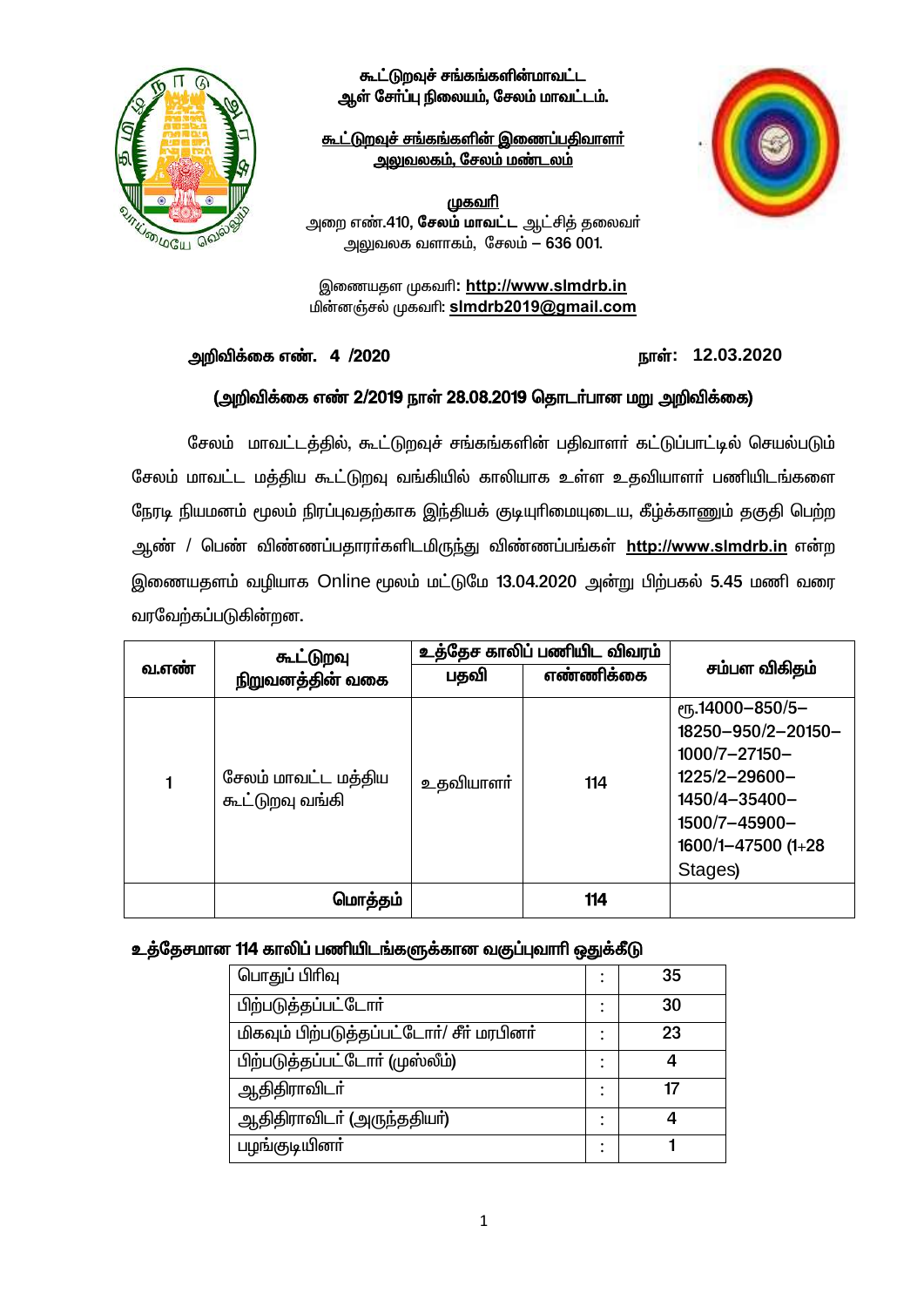- காலிப்பணியிடங்களின் எண்ணிக்கை மாறுதலுக்குட்பட்டது. அ.
- இத்தெரிவுக்கு நடைமுறையில் உள்ள தமிம்நாடு அரசுப் பணியாளர் கோ்வக்குப் ஆ. பின்பற்றப்படும் இட ஒதுக்கீடு மற்றும் இனச் சுழற்சி முறை ஒட்டு மொத்த நியமனத்திற்கும் பின்பற்றப்படும்.
- இ. மேற்குறிப்பிட்ட காலிப்பணியிடங்களில் பெண்கள், ஆதரவற்ற விதவைகள், முன்னாள் இராணுவத்தினா், தமிழ் வழியில் பயின்றோா், மாற்றுத் திறனாளிகள் ஆகியோருக்கான இடஒதுக்கீடு விதிகள் நடைமுறையில் உள்ள அரசு ஆணைகளின்படி பின்பற்றப்படும்.

மேற்படி சம்பள விகிதம் மற்றும் இதரப் படிகள் மேற்குறிப்பிட்ட கூட்டுறவுச் சங்கங்களின் பணியாளா் பணிநிலை குறித்த சிறப்புத் துணை விதிகளுக்குட்பட்டு அமையும். 匝.

- உ. தேர்வு செய்யப்படும் விண்ணப்பதாரர்கள் சேலம் மாவட்ட மக்கிய கூட்டுறவு வங்கியின் துணைவிதிகளுக்குட்பட்டு பணியாற்ற வேண்டும்.
- ஊ. தேர்வில் கலந்துகொள்ளும்போது கடைப்பிடிக்கப்பட வேண்டிய விகிமுறைகள் குறிக்க விவரங்கள் கேர்வு நுழைவுச் சீட்டில் தெரிவிக்கப்படும்.

## 1. முக்கிய நாட்களும் நேரமும் :

|    | நிரப்பப்பட்ட விண்ணப்பங்கள் பதிவேற்றம் செய்யப்பட<br>வேண்டிய கடைசி நாள் | 13.04.2020<br>(பிற்பகல் 5.45 மணி வரை)                             |
|----|-----------------------------------------------------------------------|-------------------------------------------------------------------|
| 2. | எழுத்துத் தோ்வு நடைபெறும்  நாள்                                       | 27.06.2020<br>(முற்பகல் 10.00 மணி முதல்<br>பிற்பகல் 1.00 மணி வரை) |

### <u>2. தகுதிகள் :</u>

### <u>அ. வயது</u>

- விண்ணப்பதாரா் 01.01.2019 அன்று 18 வயது பூா்த்தி அடைந்தவராக இருக்க வேண்டும்  $\mathbf{i}$ . (அதாவது 01.01.2001 அன்றோ அதற்கு முன்னரோ பிறந்தவராக இருக்க வேண்டும்).
- விண்ணப்பதாரா்கள் 01.01.2019 அன்று கீழ்க்கண்ட வயதினைப் பூா்த்தி செய்தவராக ii. இருக்கக் கூடாது.

| 1) ஆதிதிராவிடா், அருந்ததியா், பழங்குடியினா், மிகவும் பிற்படுத்தப்பட்ட<br>வகுப்பினா் / சீா்மரபினா், பிற்படுத்தப்பட்ட வகுப்பினா்,<br>பிற்படுத்தப்பட்ட வகுப்பினா் (முஸ்லிம்) மற்றும் இவ்வகுப்புகளைச்<br>சாா்ந்த முன்னாள் இராணுவத்தினா் மற்றும் மாற்றுத் திறனாளிகள் | வயது வரம்பு இல்லை |
|-----------------------------------------------------------------------------------------------------------------------------------------------------------------------------------------------------------------------------------------------------------------|-------------------|
| 2) இதரவகுப்பினர் (OC)                                                                                                                                                                                                                                           | <b>30 வயது</b>    |
|                                                                                                                                                                                                                                                                 |                   |
| 3) அனைத்து இனத்தைச் சார்ந்த ஆதரவற்ற விதவைகள்                                                                                                                                                                                                                    | வயது வரம்பு இல்லை |
| 4) இதர வகுப்பினைச் ( OC) சாா்ந்த முன்னாள் இராணுவத்தினா்                                                                                                                                                                                                         | 48 வயது           |
| 5) இதர வகுப்பினைச் ( OC) சார்ந்த மாற்றுத் திறனாளிகள்                                                                                                                                                                                                            | 40 வயது           |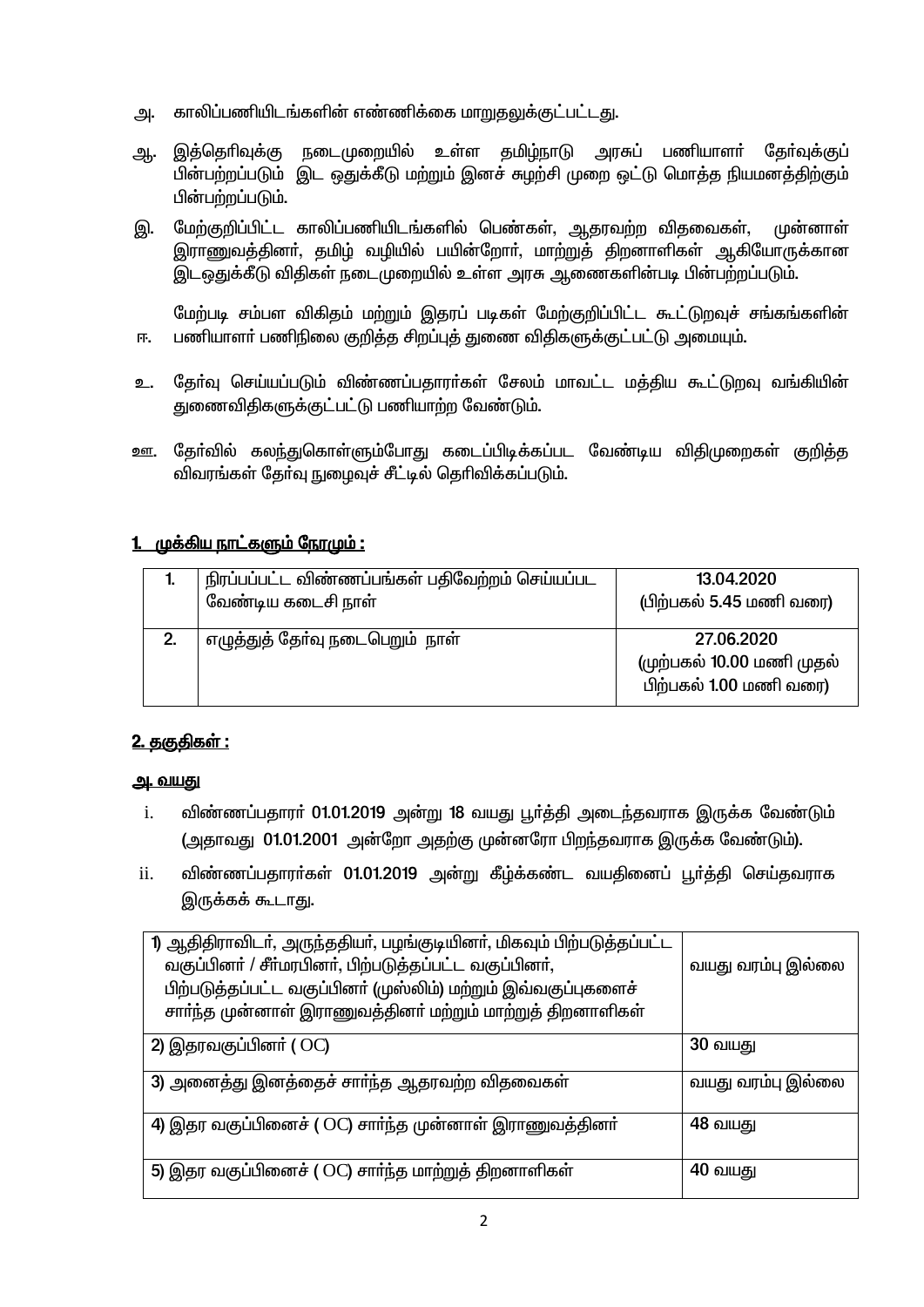## அ) கல்வித் தகுதி :

ஏதேனும் ஒருபட்டப் படிப்பு (Any Degree (10+2+3 முறையில்)

மற்றும்

கூட்டுறவுப் பயிற்சி

பல்கலைக் கழகங்களால் வழங்கப்படும் பட்டப் படிப்பிற்குப் பதிலாக, பதினைந்து ஆண்டுகள் இராணுவத்தில் பணிபுரிந்தவா்களுக்கு இராணுவத்தால் வழங்கப்படும் பட்டப் படிப்புச் Graduation) பெற்றுள்ள முன்னாள் சான்றிதழ் (Military இராணுவத்தினா்களும் விண்ணப்பிக்கலாம். ஆனால் அவா்கள் பள்ளி இறுதி தோ்வும் (SSLC) மேல் நிலைக் கல்வியும் (HSC) முறையாக பள்ளியில் பயின்று தேர்ச்சி பெற்றிருக்க வேண்டும்.

## கீம்க்காண்பவை கூட<u>்டுறவுப் பயிற்சியாகக் கருதப்படும்.</u>

- 1. தமிழ்நாடு கூட்டுறவு ஒன்றியத்தால் நடத்தப்படும் கூட்டுறவு மேலாண்மை நிலையங்களில் வழங்கப்படும் கூட்டுறவுப் பயிற்சி (Diploma in Cooperative Management)
- 2. புதுடெல்லி, தேசிய கூட்டுறவுப் பயிற்சிக் குழுவின் கட்டுப்பாட்டில் உள்ள சென்னை நடேசன் கூட்டுறவு மேலாண்மை நிலையம் மற்றும் மதுரை கூட்டுறவு மேலாண்மை நிலையம் மூலம் நடத்தப்படும் உயர் கூட்டுறவுப் பயிற்சி (Higher Diploma in Cooperative Management)

#### பின்வரும் பட்டப்படிப்பு படித்தவர்கள் கூட்டுறவுப் பயிற்சி <u>பெறுவதிலிருந்து</u> <u>விலக்களிக்கப்படுகிறார்கள்.</u>

- வைகுந்த் மேத்தா தேசிய கூட்டுறவு நிறுவனம், புனே வழங்கும் முதுநிலை வாணிப  $\bullet$ மேலாண்மை (கூட்டுறவு) பட்டம்.
- பி.காம் ( ஆனா்ஸ்) கூட்டுறவு  $\bullet$
- எம்.காம் ( கூட்டுறவு)  $\bullet$
- எம்.எ (கூட்டுறவு)  $\bullet$
- பல்கலைக்கழக மானியக் குழுவால் அங்கீகரிக்கப்பட்ட ஏதேனும் ஒருபல்கலைக் கழகத்தால் வழங்கப்படும், கூட்டுறவில் முதுநிலை பட்டப்படிப்பு.
- பி.எ (கூட்டுமவ)  $\bullet$
- பி.காம் (கூட்டுறவு)

பி.ஏ (கூட்டுறவு), பி.காம் (கூட்டுறவு) படித்து கூட்டுறவுப் பயிற்சியிலிருந்து விலக்குக் கோருபவர்கள், கணக்கியல் (Book Keeping), வங்கியியல் (Banking), கூட்டுறவு (Cooperation), ஆகிய பாடங்களைப் படித்துக் கேர்ச்சி பெற்றிருக்க வேண்டும். தணிக்கை (Auditing) இல்லையெனில் இவர்கள் கூட்டுறவுப் பயிற்சியினை முடித்திருக்க வேண்டும்.

2019–20 ஆம் ஆண்டில் தமிழ்நாடு கூட்டுறவு ஒன்றியத்தால் நடத்தப்படும் கூட்டுறவு நிலையங்களில் கூட்டுவப் பயின்று மேலாண்மை பயிற்சி வரும் மாணவாகளும் விண்ணப்பிக்கலாம். இத்தேர்வுக்கு விண்ணப்பிக்கும் இவர்கள் கூட்டுறவுப் பயிற்சியினைப் பெற்று வருவதற்கான சான்றிதழினை (Bonafide Certificate) சம்மந்தப்பட்ட கல்வி நிறுவனத்திடமிருந்து பெற்றுச் சமர்ப்பிக்க வேண்டும்.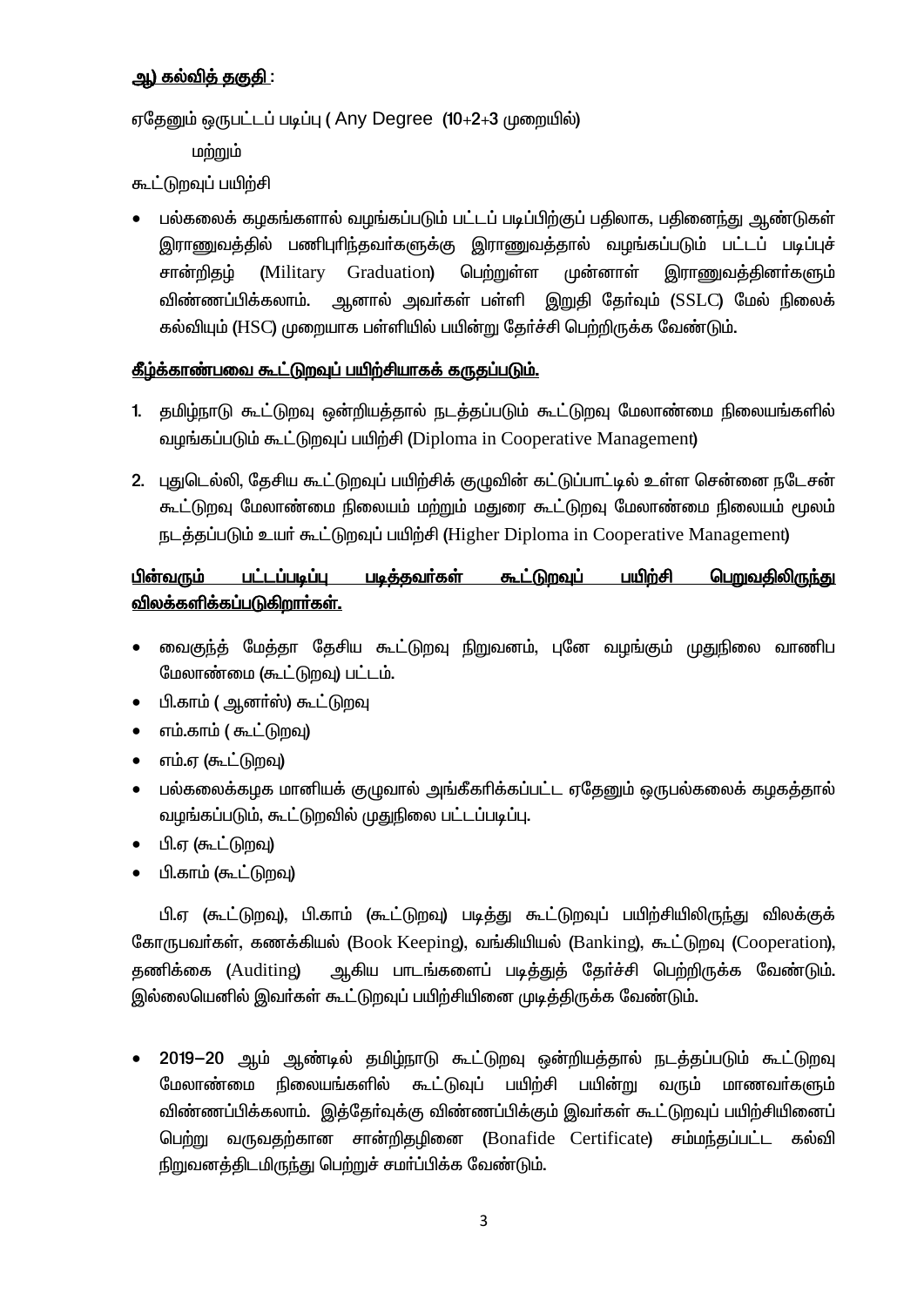கூட்டுறவுப் பயிற்சியினை வெற்றிகரமாகப் படித்து முடித்ததற்கான சான்றிதழைச் சமா்ப்பித்த பின்னரே இவர்களுக்குப் பணி நியமன ஆணை வழங்கப்படும்.

2019-20 ஆம் ஆண்டில், புது டெல்லி, தேசிய கூட்டுறவுப் பயிற்சிக் குழுவால் சென்னை நடேசன் கூட்டுறவு மேலாண்மை நிலையம் மற்றும் மதுரை கூட்டுறவு மேலாண்மை நிலையம், மூலம் நடத்தப்படும் கூட்டுறவுப் பயிற்சி பயின்று வரும் மாணவர்களும் விண்ணப்பிக்கலாம். இத்தேர்வுக்கு விண்ணப்பிக்கும் இவர்கள் கூட்டுறவுப் பயிற்சியினைப் பெற்று வருவதற்கான சான்றிதழினை (Bonafide Certificate) சம்மந்தப்பட்ட கல்வி நிறுவனத்திடமிருந்து பெற்றுச் சமாப்பிக்க வேண்டும்.

கூட்டுறவுப் பயிற்சியினை வெற்றிகரமாகப் படித்து முடித்ததற்கான சான்றிதழைச் சமா்ப்பித்த பின்னரே இவர்களுக்குப் பணி நியமன ஆணை வழங்கப்படும்.

- விண்ணப்பதாரா்கள் பள்ளி இறுதி வகுப்பு அல்லது மேல்நிலைப் படிப்பு அல்லது பட்டப்  $\bullet$ படிப்பின் போது தமிழ் மொழியை ஒரு பாடமாக படித்துத் தேர்ச்சி பெற்றிருக்க வேண்டும்.
- கணினி பயன்பாட்டில் அடிப்படை அறிவு பெற்றிருத்தல் வேண்டும் (Knowledge in Computer  $\bullet$ Application)

## <u>இ) பொது</u>

- விண்ணப்பதாரா்கள் பிற மாநிலத்தவா்களாக இருக்கும் பட்சத்தில் அவா்கள் எந்தப் பிரிவைச் சார்ந்தவர்களாக இருப்பினும் இதர வகுப்பினராகவே (OC) கருதப்படுவர்.
- "ஆதரவற்ற விதவை" என்பது அனைத்து வழியிலிருந்தும் பெறும் மொத்த மாத வருமானம்  $\bullet$ ரூ.4000/— த்திற்கும் (ரூபாய் நான்காயிரம்) குறைவாகப் பெறுகின்ற ஒரு விதவையைக் குறிப்பதாகும். இவ்வருமானம், குடும்ப ஒய்வூதியம் அல்லது தொழிற்கல்வி பெற்றவர்களின் சுயதொழில் மூலம் ஈட்டும் வருமானம் உள்ளிட்ட மற்ற வருமானங்கள் ஆகியவற்றையும் உள்ளடக்கியதாகும். இத்தகைய விண்ணப்பதாரா்கள் உாிய வருவாய் கோட்ட அலுவலா் அல்லது உதவி/ சார் ஆட்சியரிடமிருந்து நிர்ணயிக்கப்பட்ட படிவத்தில் சான்றிதமைுப் பெற்று சமா்ப்பிக்க வேண்டும். விவாகரத்து பெற்றவா், கணவனால் கைவிடப்பட்டவா் ஆதரவற்ற விதவையாகக் கருதப்பட மாட்டாா். மறுமணம் புரிந்தவர் ஆதரவற்ற விதவையாகக் கருதப்பட மாட்டார்.

# 3. விண்ணப்பக் கட்டணம்

## அ) விண்ணப்பப் பதிவு மற்றும் எழுத்துத் தேர்வுக்கான கட்டணம் ரூ.250/— ஆகும்.

ஆதிதிராவிடர், பழங்குடியினர், அனைத்துப் பிரிவையும் சார்ந்த மாற்றுத் திறனாளிகள், அனைத்துப் பிரிவையும் சாா்ந்த ஆதரவற்ற விதவைகள் ஆகியோருக்கு இக்கட்டணம் செலுத்துவதிலிருந்து விலக்களிக்கப்படுகிறது.

விண்ணப்பக் கட்டணம் செலுக்துவகிலிருந்து விலக்களிக்கப்பட்டுள்ள மாற்றுக் திறனாளிகள் சமூக நலத்துறை அலுவலாிடமிருந்து சான்றிதழும் மருத்துவச் சான்றிதழும் பெற்றிருக்க வேண்டும். ஆதரவற்ற விதவைகள், மேலே 'இ'—ல் தெரிவிக்கப்பட்டுள்ளவாறு உரிய அலுவலரிடமிருந்து சான்று பெற்றிருக்க வேண்டும்.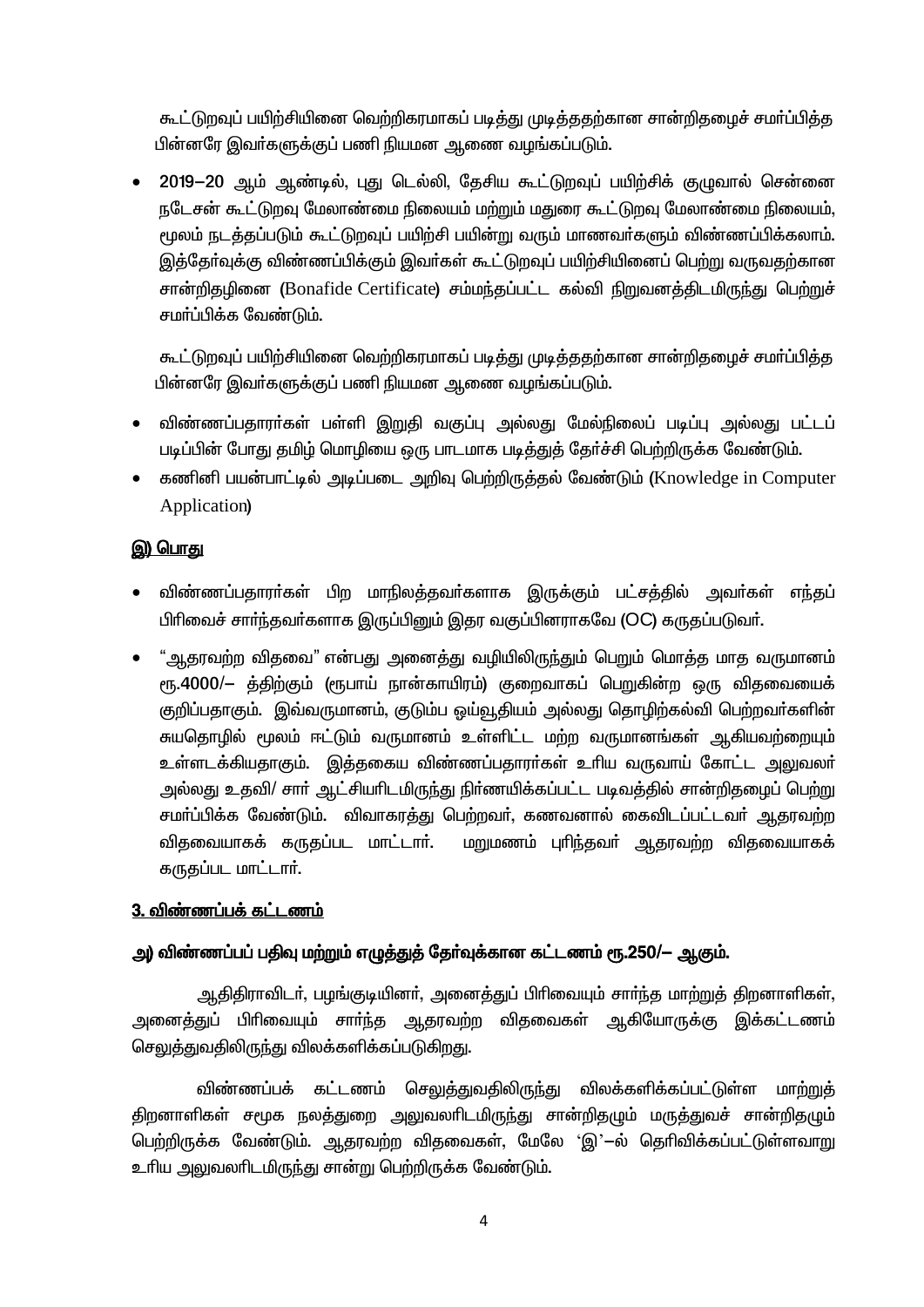### மத்தியக் கூட்டுறவு வங்கி செலுத்துச் சீட்டு (pay-in-slip) முறை (Offline Method)

"மேற்படி விண்ணப்பக் கட்டணம், சேலம் மாவட்ட மக்கியக் கூட்டுறவு வங்கியின் தலைமையகம் அல்லது கிளைகளில் நேரடியாகச் செலுத்தப்பட்டு, அவ்வாறு செலுத்தப்பட்ட விண்ணப்பக் கட்டண இரசீதில் (Candidiate's copy of the challan) உள்ள Journal ID என்ற எண்ணை விண்ணப்பதாரா், தமது விண்ணப்பத்தில் அதற்கென்று ஒதுக்கப்பட்டுள்ள இடத்தில் குறிப்பிட்டு விண்ணப்பக் கட்டணம் செலுத்திய இரசீதை (Candidate's copy of the pay-inslip) scan செய்கு upload செய்ய வேண்டும்".

### இணையவமி முறை (Online Method)

விண்ணப்பக் கட்டணக்கை Online மூலம் State Bank of India இணையகளக்கில் உள்ள 'SBI Collect' என்ற சேவையைப் பயன்படுத்தியும் செலுத்தலாம். 'SBI Collect' என்ற சேவையைப் பயன்படுத்தி விண்ணப்பக் கட்டணம் செ<u>லுத்த</u>ுவதற்கான வசதி (Link to the 'SBI Collect' service in the State Bank of India online payment portal) சேலம் மாவட்ட கொடுக்கப்பட்டுள்ளகு. <u> ஆள்சோப்ப</u> நிலைய இணையகளக்கில் Online பூலம் மேற்குறிப்பிட்டவாறு விண்ணப்பக் கட்டணத்தைச் செலுத்தி முடித்த பின்னர் திரையில் தோன்றும் இரசீதினை (pdf file) பதிவிறக்கம் செய்து வைத்துக் கொள்வதுடன் அங்கே கிரையில் கோன்றும் DU . . . . . . . என்று தொடங்கும் எண்ணை (SBI Collect Reference Number) குறித்து வைத்துக் கொண்டு அந்த எண்ணை விண்ணப்பத்தில் அதற்கென்று ஒதுக்கப்பட்டுள்ள இடத்தில் குறிப்பிட வேண்டும்.

ஏற்கனவே 28.08.2019 முதல் 30.09.2019 வரையிலான தேதிகளில் விண்ணப்பக் கட்டணம் செலுத்தி விண்ணப்பித்தவர்கள் மீண்டும் விண்ணப்பக் கட்டணம் செலுத்த தேவையில்லை. அவர்கள் விண்ணப்பக் கட்டண இரசீது எண்ணை (SBI Collect DU ------Number or Jounal ID of Central Cooperative Bank) மீண்டும் ஒருமுறை பயன்படுத்தி விண்ணப்பிக்கலாம்.

தேதிகளில் எர்கனவே 28.08.2019 முதல் 30.09.2019 வரையிலான விண்ணப்பித்தவர்கள் தற்போது மீண்டும் விண்ணப்பித்தால் மட்டுமே அவர்களது விண்ணப்பம் பரிசீலனைக்கு எடுத்துக் கொள்ளப்படும். அவர்களது பழைய விண்ணப்பம் எக்காரணத்தைக் கொண்டும் பரிசீலனைக்கு எடுத்துக் கொள்ளப்படமாட்டாது. அவர்கள் மீண்டும் விண்ணப்பிக்காவிட்டால், ஏற்கனவே செலுத்திய பணம் திருப்பி அளிக்கப்படமாட்டாது.

வழிக் கட்டணம் செலுக்கும்போகு ஏற்படும் இணைய இடா்ப்பாடுகளுக்கும் தோல்விகளுக்கும் மாவட்ட ஆள்சோ்ப்பு நிலையம் பொறுப்பாகாது.

மேற்கண்ட <u>நடைமுறைகளைப்</u> பின்பற்றி Online மூலம் பணம் செலுக்கும் ஆ) விண்ணப்பகாரர்கள் DU . . . . . . . . எண்ணை பிறரிடம் பகிரக் கூடாது. அதேபோல் மத்தியக் கூட்டுறவு வங்கியின் Journal IDஐ பிறரிடம் பகிரக் கூடாது. ஒரே DU . . . . . . . எண்/ Journal ID எண் ஒன்றுக்கு மேற்பட்ட விண்ணப்பங்களிலிருந்தால் அந்த விண்ணப்பங்கள் செய்யப்பட்ட அனைத்<u>க</u>ும் நிராகரிக்கப்படும். பூர்த்தி விண்ணப்பங்களை http://www.slmdrb.in என்ற இணையதளம் மூலம் 13.04.2020 அன்று மாலை 5.45 மணி வரை பதிவேற்றம் செய்யலாம்.

5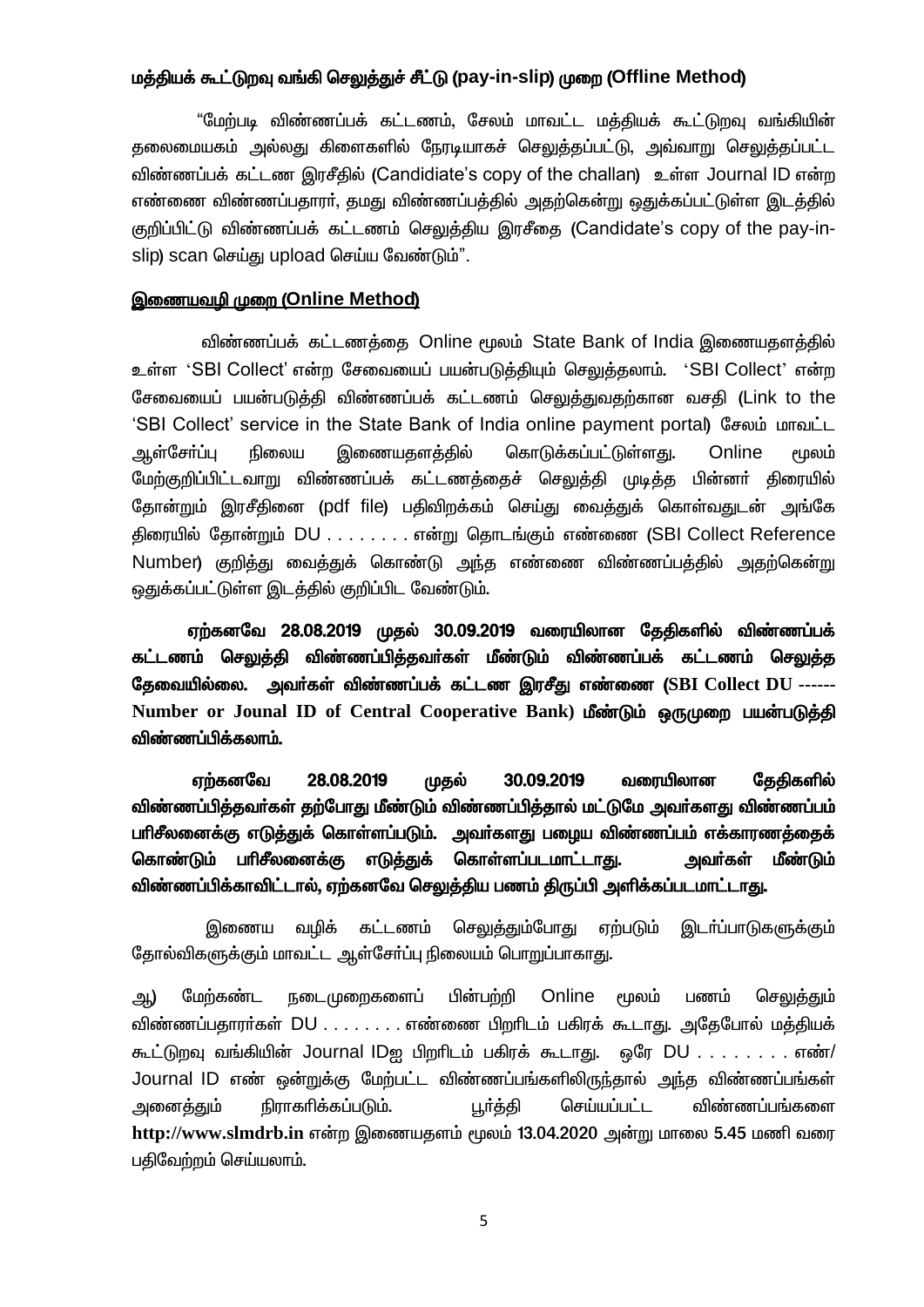இ) கட்டணம் செலுத்தும் முறையை எந்த நேரத்திலும் மாற்றியமைக்கும் உரிமை சேலம் மாவட்ட ஆள்சோ்ப்பு நிலையத்திற்கு உண்டு.

ஈ) ஒருமுறை செலுத்தப்பட்ட விண்ணப்பக் கட்டணம் எக்காரணத்தைக் கொண்டும் திருப்பித் தரப்பட மாட்டாது.

### 4. விண்ணப்பிக்கும் முறை

அறிவிக்கப்பட்டுள்ள காலிப்பணியிடங்களுக்கான விண்ணப்பப் படிவம் http://www.slmdrb.in என்ற இணையதளம் மூலம் மட்டுமே பதிவேற்றம் செய்யப்பட வேண்டும்.

விண்ணப்பதாரர்கள் இணையதளம் மூலம் தங்கள் விண்ணப்பங்களைச் சமர்ப்பிக்கும் முன் கீழ்க்கண்டவற்றை உறுதி செய்து கொள்ள வேண்டும்.

அ) விண்ணப்பப் படிவங்கள் இணையதளம் மூலம் முழுமையாகப் பூர்த்தி செய்யப்பட்டிருக்க வேண்டும்.

விண்ணப்பப் படிவங்களுடன் கீழே குறிப்பிடப்பட்டுள்ளவைகளும் அவற்றிற்கென அ.) ஒதுக்கப்பட்ட இடங்களில் ஸ்கேன் செய்யப்பட்டு பதிவேற்றம் செய்யப்பட வேண்டும்.

- i) விண்ணப்பதாரரின் புகைப்படம் 50 kb அளவுக்கு மிகாமல் (jpeg or jpg format)
- ் ii) விண்ணப்பகாாரின் கையெமக்கு  $-$  50 kb அளவக்கு மிகாமல் (ipeg or ipg format)
- $^*$  iii) விண்ணப்பதாராின் சாதிச் சான்றிதழ் 200 kb அளவுக்கு மிகாமல் (pdf file)
- \* iv) கூட்டுறவு பட்டயப் பயிற்சி சான்றிதழ் 200 kb அளவுக்கு மிகாமல் (pdf file)

\* v) கூட்டுறவு பட்டயப் பயிற்சியினை தற்போது மேற்கொண்டு வருபவர்கள் தொடர்புடைய கூட்டுறவு மேலாண்மைப் பயிற்சி நிலையத்திடமிருந்து பெற்ற அதற்கான தகுதிச் சான்றிதழ் (Bonafide Certificate) – 200 kb அளவுக்கு மிகாமல் (pdf file)

\* vi) பி.ஏ (கூட்டுறவு), பி.காம் (கூட்டுறவு) படித்து கூட்டுறவுப் பயிற்சியிலிருந்து விலக்குக் கோருபவர்கள் தங்களது ஒட்டு மொத்த மதிப்பெண் பட்டியலை பதிவேற்றம் செய்ய வேண்டும்— 400 kb அளவக்கு மிகாமல் (pdf file).

\* vii) 'SBI Collect' என்ற சேவையைப் பயன்படுத்தி Online மூலம் செலுத்தப்பட்ட விண்ணப்பக் கட்டண இரசீது அல்லது சேலம் மாவட்ட மத்திய கூட்டுறவு வங்கி மூலம் செலுத்தப்பட்ட விண்ணப்பக் கட்டண இரசீது (Candidate's copy of the pay-in-slip) – 100 kb அளவுக்கு மிகாமல் (pdf file)

\*\* viii) மாற்றுத் திறனாளிச் சான்றிதழ் 200 kb அளவுக்கு மிகாமல் (pdf file)

 $^*$ \* ix) ஆதரவற்ற விதவைச் சான்றிதழ் — 200 kb அளவுக்கு மிகாமல் (pdf file)

\*\* x) முன்னாள் இராணுவத்தினா் சான்றிதழ் — 200 kb அளவுக்கு மிகாமல் (pdf file)

\*\* xi) பட்டப் படிப்பினை தமிழ் வழியில் படித்ததற்கான சான்றிதழ் (PSTM Certificate) 200 kb அளவுக்கு மிகாமல் (pdf file)

\*\* xii) பட்டப்படிப்பு முடித்ததற்கான சான்றிதம் 200 kb அளவுக்கு மிகாமல் (pdf file)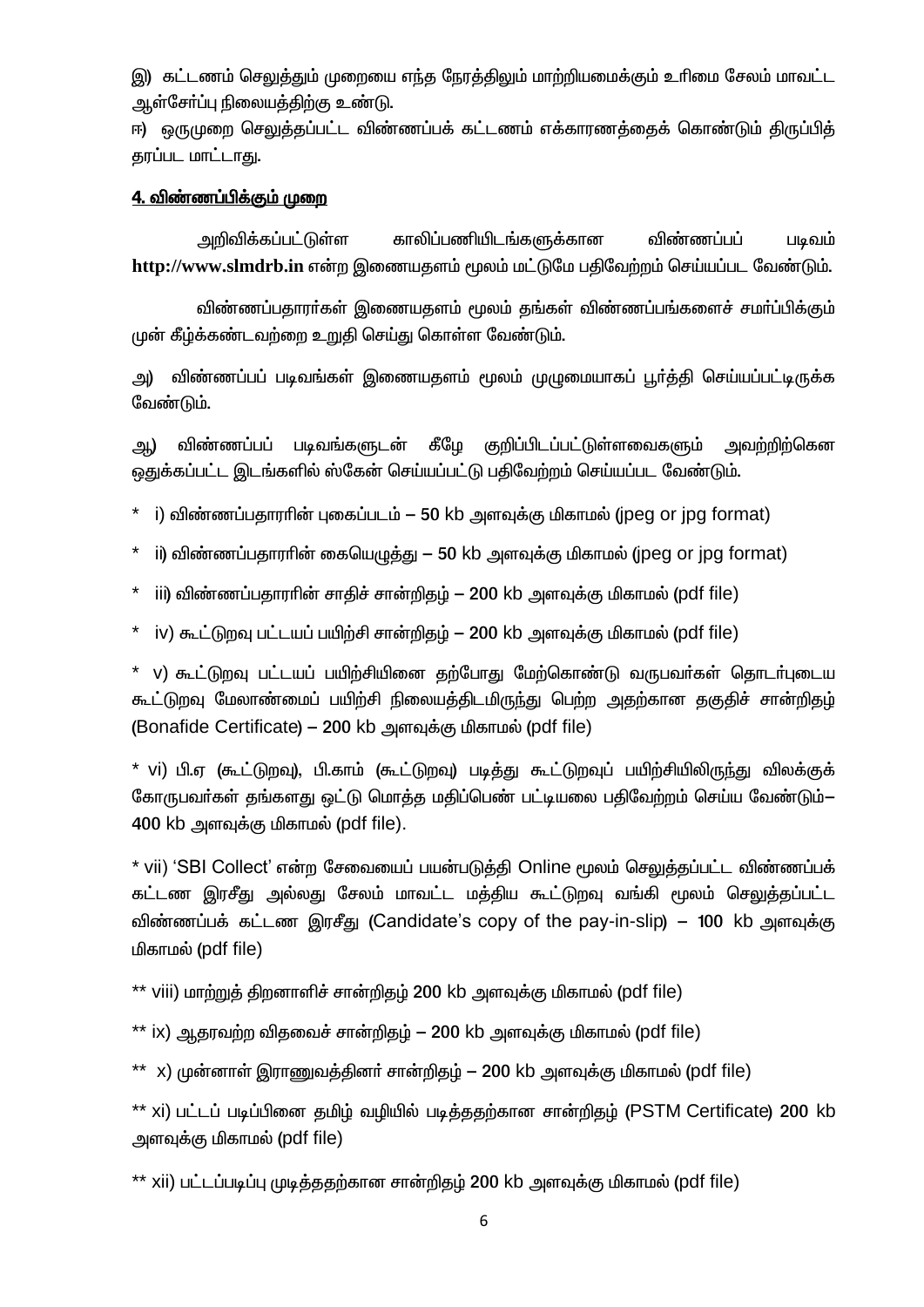மேற்குறிப்பிட்ட ஆவணங்களில் (\*) குறியீடு செய்யப்பட்டவை அனைத்தையும் (\*\*) குறியீடு செய்யப்பட்டவைகளில் தங்களுக்கு எது பொருந்துமோ அந்த ஆவணங்களை மட்டும் ஸ்கேன் செய்து பதிவேற்றம் செய்ய வேண்டும். அவ்வாறு ஸ்கேன் செய்யப்பட்ட ஆவணங்கள் பதிவேற்றம் செய்யப்படாமல் பெறப்படும் விண்ணப்பங்கள் நிராகரிக்கப்படும்.

விண்ணப்பத்தை பூர்த்தி செய்யும் போது, விண்ணப்பதாரர் தவறான தகவல்களை அளிக்கால் அவ்விண்ணப்பம் நிராகரிக்கப்படும். மேலும், விண்ணப்பகாரர்கள் அளிக்க தகவல்கள் தவறானவை என்று பின்னர் கண்டு பிடிக்கப்பட்டால் அவ்விண்ணப்பதாரா் ஆள்சோப்பு கேர்விலிருந்து நிராகரிக்கப்படுவதுடன். மாவட்ட நிலையக்கால் இனி வருங்காலங்களில் நடத்தப்படும் தோ்வுகளுக்கு விண்ணப்பிக்கக் தகுதியற்றவராக அறிவிக்கப்படுவார்**.** 

ஏற்கனவே பணியில் உள்ள பணியாளர்கள் இத்தேர்வுக்கு விண்ணப்பிக்கும் போது அவா்கள் பணிபுாியும் நிறுவனத்தின் உாிய அலுவலருக்குக் கடிதம் மூலம் தொிவிக்க வேண்டும். மேலும், அவ்விண்ணப்பதாரா் வங்கி/ சங்கத்தின் உதவியாளா் பணியிடத்திற்குத் தோ்ந்தெடுக்கப்படும் பட்சத்தில், பணியில் சேருவதற்கு முன்னா் அவா்கள் பணிபுாியும் நிறுவனத்தின் உரிய அலுவலரிடமிருந்து தடையில்லாச் சான்று (NOC) பெற்று சமர்ப்பிக்க வேண்டும்.

### 5. எழுத்துத் தேர்வு

மேற்கண்ட பதவிக்கு விண்ணப்பிக்கும் விண்ணப்பதாரா்களின் விண்ணப்பங்கள் அ) பரிசீலிக்கப்பட்டு முறையாக விண்ணப்பங்களைச் சமா்ப்பித்தவா்கள் மட்டுமே எழுத்துத் அழைக்கப்படுவாா்கள். கேர்வில் கொள்வகற்காக கேர்வக்கு எழுத்துத் கலந்து அழைக்கப்படவுள்ள நபர்களின் பட்டியல் மாவட்ட ஆள்சேர்ப்பு நிலைய இணையதளத்தில் வெளியிடப்படும்.

எழுத்துத் தேர்வு மாவட்டத்தின் குறிப்பிட்ட இடங்களில் நடைபெறும். எழுத்துத் தேர்வு எந்த இடத்தில் நடைபெறும் என்பது எழுத்துத் தோ்வுக்கான நுழைவுச் சீட்டில் குறிப்பிடப்படும். எமுத்துத் தேர்வு நடைபெறுவது தொடர்பான விவரங்கள் மின்னஞ்சல் (e-mail) <u> சமலம்</u> விண்ணப்பதாரா்களுக்கு அனுப்பி வைக்கப்படும். எழுத்துத் தோ்வுக்கான நுழைவுச் சீட்டினை மாவட்ட ஆள்சோ்ப்பு நிலைய இணையதளத்திலிருந்து பதிவிறக்கம் செய்து கொள்ள வேண்டும். நுழைவுச் சீட்டுடன் வராத விண்ணப்பதாரர்கள் எழுத்துத் தேர்வில் கலந்து கொள்ள <u>அனுமதிக்கப்பட மாட்டாா்கள். எழுத்துத்</u> தோ்வுக்கு தனது சொந்த செலவில் விண்ணப்பதாரா். கலந்து கொள்ள வேண்டும்.

அ) எழுத்துத் தோ்வு பட்டப்படிப்பு நிலையிலான தரத்துடனும், பொது அறிவு, அடிப்படைக் கணக்கியல், கூட்டுறவுச் சட்டம் மற்றும் வங்கியியல் போன்ற பாடங்களை உள்ளடக்கியதாகவும் இருக்கும். எழுத்துத் தேர்வு கொள்குறி வகையில் (Objective Type) 200 வினாக்களுடன், 170 மதிப்பெண்களுக்கானதாகவும் தேர்வுக்கான கால அளவு 180 நிமிடங்கள் கொண்டதாகவும் இருக்கும். வினாத்தாள் ஆங்கிலம் மற்றும் தமிழில் அச்சடிக்கப்பட்டிருக்கும்.

இ) மேற்கண்ட எழுத்துத் தேர்வுக்குரிய பாடத்திட்டங்கள் (Syllabus) மாவட்ட ஆள்சேர்ப்பு நிலைய இணைய தளத்தில் வெளியிடப்படும்.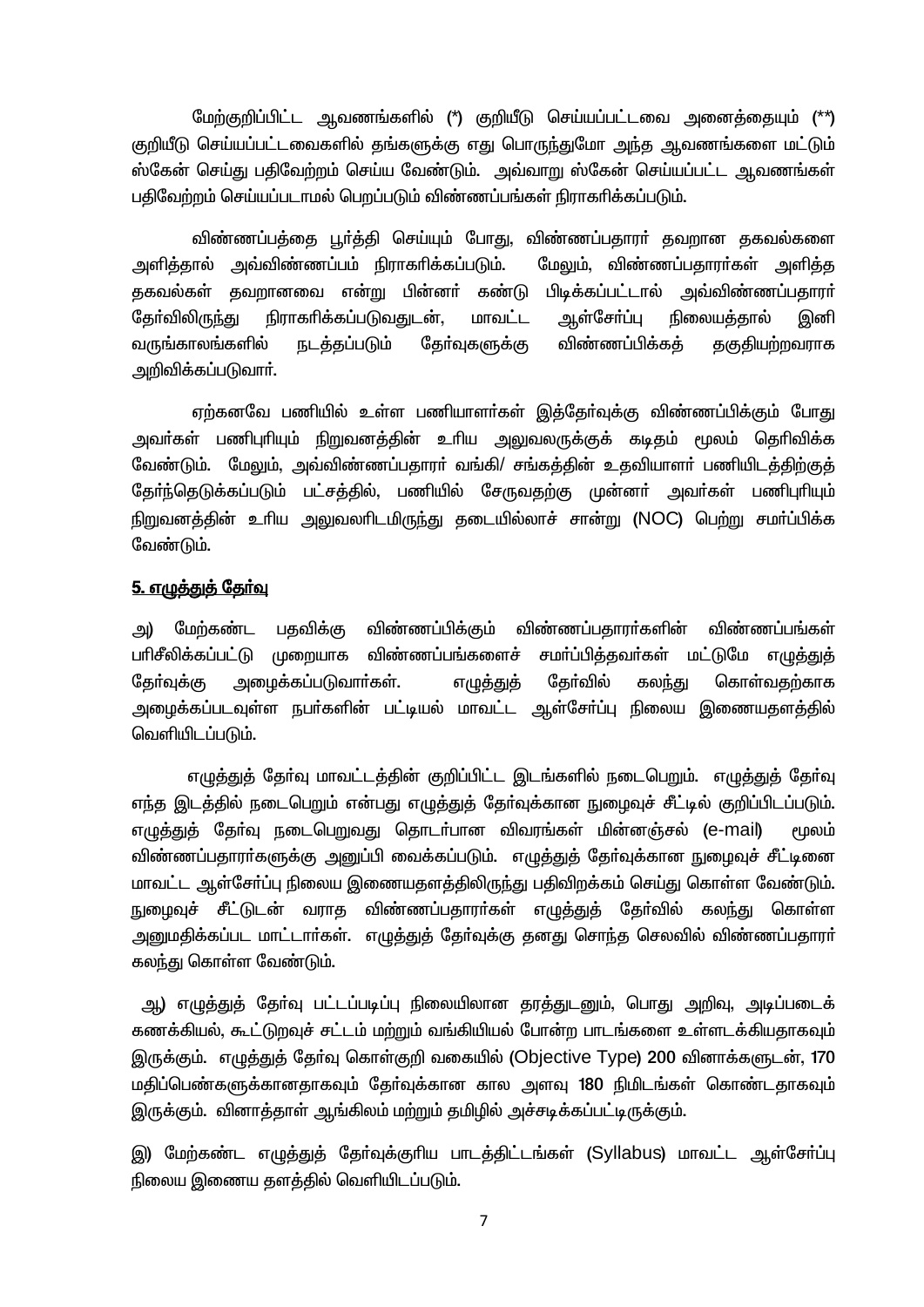ஈ) எழுத்துத் தோ்வு முடிவுகள் அறிவிக்கப்பட்ட பின் எழுத்துத் தோ்வுக்கான வினா விடைகள் (Key answers) **produit** ஆள்சோப்பு நிலைய இணையதளத்தில் வெளியிடப்படும். வெளியிடப்பட்ட வினா விடைகள் (Key answers) தொடர்பாக ஏதேனும் ஆட்சேபனை இருந்தால் வெளியிடப்பட்ட தேதியிலிருந்து மூன்று தினங்களுக்குள் மாவட்ட ஆள்சோ்ப்பு நிலையத்திற்கு எழுத்துப் பூர்வமாக அல்லது இ—மெயில் மூலமாகத் தெரிவிக்க வேண்டும். மாவட்ட ஆள்சோ்ப்பு நிலையக் கூட்டத்தில் அது பாிசீலிக்கப்பட்டு உரிய முடிவுகள் எடுக்கப்படும்.

## 6. நேர்முகத் தேர்வு

i) அறிவிக்கப்பட்டுள்ள காலிப்பணியிடங்களின் எண்ணிக்கையைப் போல இரண்டு மடங்கு விண்ணப்பதாரா்கள் நோ்முகத் தோ்வுக்கு அழைக்கப்படுவாா்கள். எழுத்துத் தோ்வில் வெற்றி பெற்ற விண்ணப்பதாரா்கள் மாவட்ட ஆள்சோ்ப்பு நிலையத்தால் நடத்தப்படும் நோ்முகத் தோ்வில் தங்கள் சொந்த செலவில் கட்டாயம் கலந்து கொள்ள வேண்டும். விண்ணப்பதாரா்கள் எழுத்துத் தேர்வில் பெற்ற மதிப்பெண்கள் அடிப்படையிலும், நடைமுறையிலுள்ள அரசாணைகளின்படி இட ஒதுக்கீடு மற்றும் இனச்சுழற்சி அடிப்படையிலும் நேர்முகத் தேர்விற்கு அழைக்கப்படுவார்கள்.

ii) நேர்முகத் தேர்வில் கலந்து கொள்வதற்காக அமைக்கப்படவுள்ள நபர்களின் பெயர்ப் பட்டியல் மாவட்ட ஆள்சோ்ப்பு நிலையத்தின் இணையதளம் வழியாக வெளியிடப்படும்.

iii) நோ்முகத் தோ்வு நடைபெறுவது தொடா்பான விவரங்கள் மின்னஞ்சல் (e-mail) மூலம் விண்ணப்பதாரா்களுக்கு அனுப்பி வைக்கப்படும். நோ்முகத் தோ்வு நடைபெறும் இடம், நாள், நேரம் ஆகிய விவரங்கள் அடங்கிய நேர்முகக் கேர்விற்கான அமைப்புக் கடிகுங்களை, விண்ணப்பதாரா்கள் இணையதளம் மூலம் பதிவிறக்கம் செய்து கொள்ள வேண்டும். அழைப்புக் விண்ணப்பதாரா்கள் கடிகத்துடன் வராகு நோ்முகத் கேர்வில் கலந்து கொள்ள அனுமதிக்கப்படமாட்டார்கள்.

iv) எழுத்துத் தேர்வுக்கான மதிப்பெண் மற்றும் நேர்முக தேர்வுக்கான மதிப்பெண் முறையே 85:15 என்ற விகிகத்தில் இருக்கும்.

### <u>7. தெரிவு செய்யப்படும் முறை</u>

அ) விண்ணப்பதாரா்கள் எழுத்துத் தோ்விலும் நோ்முகத் தோ்விலும் பெற்ற ஒட்டுமொத்த மதிப்பெண்கள் அடிப்படையில் தரவரிசைப் பட்டியல் தயாரிக்கப்பட்டு அரசாணைப்படியான இட ஒதுக்கீடு, இனச் சுழற்சி முறை ஆகியவற்றின் அடிப்படையில் கணினி மூலம் ஒதுக்கீடு செய்யப்படுவார்கள்.

அ.) விண்ணப்பதாரா்களின் தகுதி குறித்த அனைத்துச் சான்றிதழ்களையும், <u>ஆ</u>திதிராவிடா், அருந்ததியா், பழங்குடியினா், மிகவும் பிற்படுத்தப்பட்ட வகுப்பினா்/ சீா்மரபினா், பிற்படுத்தப்பட்ட வகுப்பினா். பிற்படுத்தப்பட்ட வகுப்பினா் (முஸ்லிம்) ஆதரவற்ற விகவைகள். மாற்றுக் திறனாளிகள் மற்றும் முன்னாள் இராணுவத்தினர் ஆகிய பிரிவுகளில் விண்ணப்பித்த விண்ணப்பதாரா்களின் அனைத்துச் சான்றிதழ்களையும் சாிபாா்த்த பின்னரே தகுதி உடைய விண்ணப்பதாரா்களுக்கு பணி ஒதுக்கீடு ஆணை வழங்கப்படும்.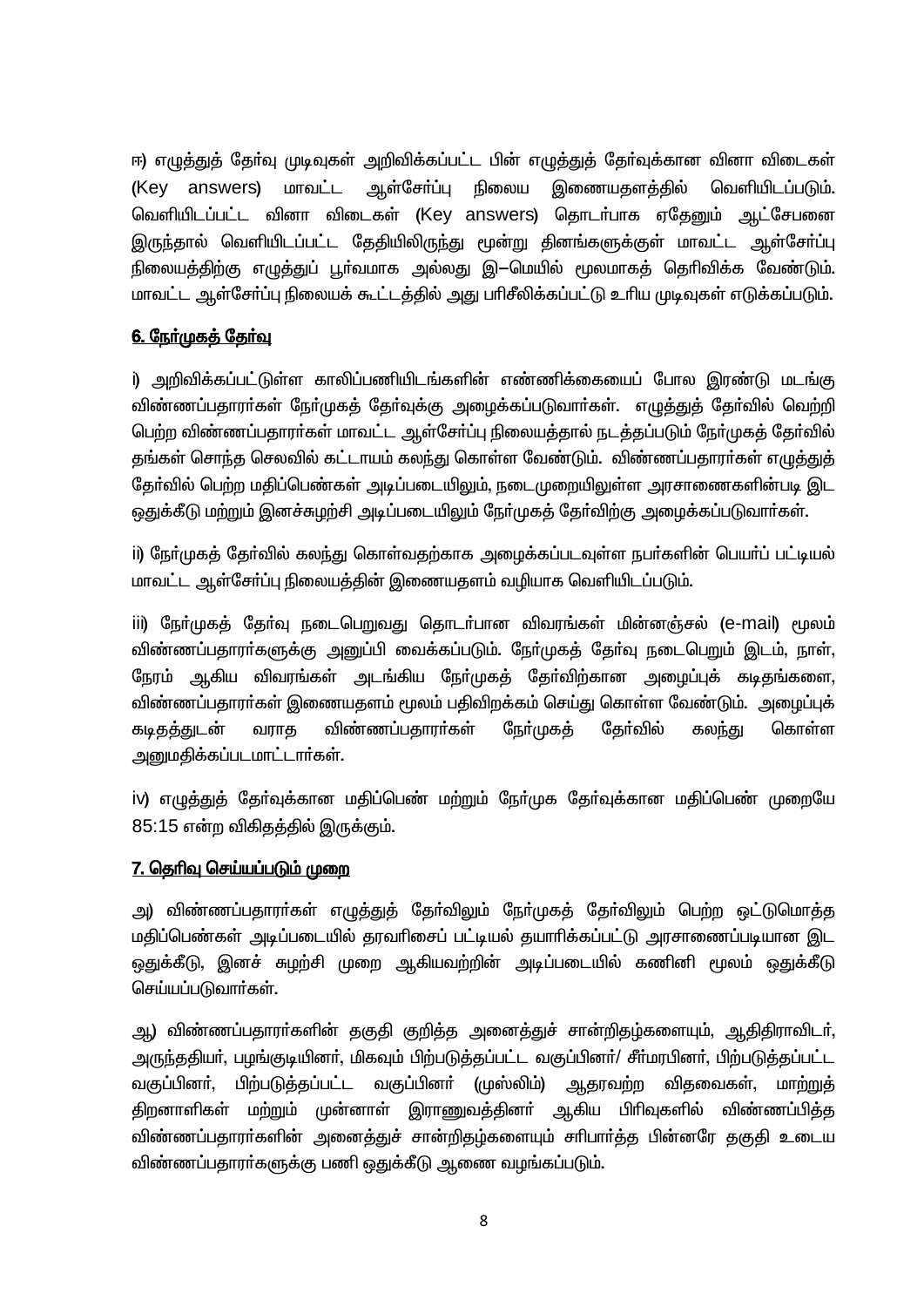இ) மாவட்ட ஆள்சோ்ப்பு நிலையத்தால் தோ்வு செய்யப்படும் நபா்களுக்குத் தொிவு மற்றும் ஒதுக்கீடு ஆணை (selection and allotment order) மாவட்ட ஆள்சோ்ப்பு நிலையக்கால் அவர்கள் ஒதுக்கீடு செய்யப்பட்டபின் தகைமை வாய்ந்த <u>அல</u>ுவலரால் வமங்கப்படும். பணியமர்வு ஆணை (appointment order) வழங்கப்படும்.

ஈ) முன்னாள் இராணுவத்தினாின் வாாிசுதாரா்களுக்கு முன்னாள் இராணுவத்தினருக்கான இட ஒதுக்கீடு முறை பொருந்தாது.

உ) தெரிவு செய்யப்படும் மாற்றுத் திறனாளிகள், தங்களது குறைபாடு, தாங்கள் தெரிவு செய்யப்படும் பதவிகளுக்குரிய பொறுப்புகளை முழுத்திறனுடன் நிறைவேற்றுவதற்குத் தடையாக இருக்காது என்பதற்கான சான்றிதழை மருத்துவக் குழுவிடம் பெற்றுச் சமா்ப்பிக்க வேண்டும்.

### <u>8. இதர நிபந்தனைகள்</u>

i) நோ்முகத் தோ்வில் கலந்து கொண்டு நிா்ணயிக்கப்பட்ட அனைத்து தகுதிகளையும் பூா்த்தி மாவட்ட செய்குள்ளாா் என ஆள்சோப்பு நிலையத்தால் கெரிவு செய்யப்பட்ட ஒரு விண்ணப்பதாரா் அப்பணிக்கென நிா்ணயிக்கப்பட்ட தகுதிகள் அனைத்தையும் முழுமையாகப் பெற்றிருக்கவில்லையென பின்னா் கண்டுபிடிக்கப்பட்டால் அவரது தோ்வு மாவட்ட ஆள்சோ்ப்பு நிலையத்தால் இரத்து செய்யப்படும்.

ii) நோ்முகத் தோ்வில் கலந்து கொள்ளும் விண்ணப்பதாரா்களுக்கு அவ்வாறு நோ்முகத் தேர்வில் கலந்து கொள்ள அழைப்புக் கடிதம் அனுப்பப்பட்டதை மட்டுமே காரணமாக வைத்து பணி நியமனம் கோர உரிமை கிடையாது.

iii) மேற்படி பணியிடங்களுக்கான தேர்வு குறித்து ஏதேனும் முறையீடு செய்வதாயின் இறுதித் தேர்வு முடிவு வெளியிடப்பட்ட 90 நாட்களுக்குள் மாவட்ட ஆள்சேர்ப்பு நிலையத் தலைவரிடம் உரிய காரணங்களுடன் மேல் முறையீடு செய்ய வேண்டும். அதற்குப் பின் பெறப்படும் முறையீடுகள் ஏற்கப்படமாட்டாது.

iv) காரணம் எதுவும் தெரிவிக்காமல் இந்த அறிவிக்கையை இரத்து செய்வதற்கு/ திரும்பப் பெறுவதற்கு/ திருத்துவதற்கு/ கெடு தேதியை நீட்டிப்பதற்கு சேலம் மாவட்ட ஆள்சோ்ப்பு நிலையத்திற்கு உரிமையுண்டு.

v) விண்ணப்பதாரா்கள் அவா்களது சொந்த நலன் கருதி அவா்களது விண்ணப்பத்தைச் சமா்ப்பிப்பகற்கு முன்பாக 'விண்ணப்பகாரா்களுக்கான அறிவுரைகளை' கவனமாகப் படிக்து தேர்வு செய்யப்படுவதற்குரிய நிபந்தனைகளைப் புரிந்து கொள்ள வேண்டும்.

vi) விண்ணப்பதாரா்கள் தோ்வுக்கு விண்ணப்பிப்பதற்காக கொடுக்கப்பட்டுள்ள கடைசி நாள் வரை காத்திருக்காமல் அதற்கு முன்னரே போதிய கால அவகாசத்தில் விண்ணப்பிக்குமாறு அறிவறுத்தப்படுகிறாா்கள். ஏனெனில் கடைசி நாளில் அதிகப்படியான விண்ணப்பதாரா்கள் விண்ணப்பிக்க நேரும் போது, விண்ணப்பத்தைப் பதிவேற்றம் செய்வதில் தாமதமோ அல்லது தொழில் நுட்பச் சிக்கல்களோ எழ வாய்ப்புள்ளது.

மேற்கூறிய தொழில்நுட்பக் காரணங்களால் அல்லது வேறு காரணங்களால், விண்ணப்பதாரா்கள் தங்களது விண்ணப்பங்களைக் கடைசிக் கட்ட நாட்களில் சமா்ப்பிக்க இயலாது போனால் அதற்கு மாவட்ட ஆள்சோ்ப்பு நிலையம் பொறுப்பாகாது.